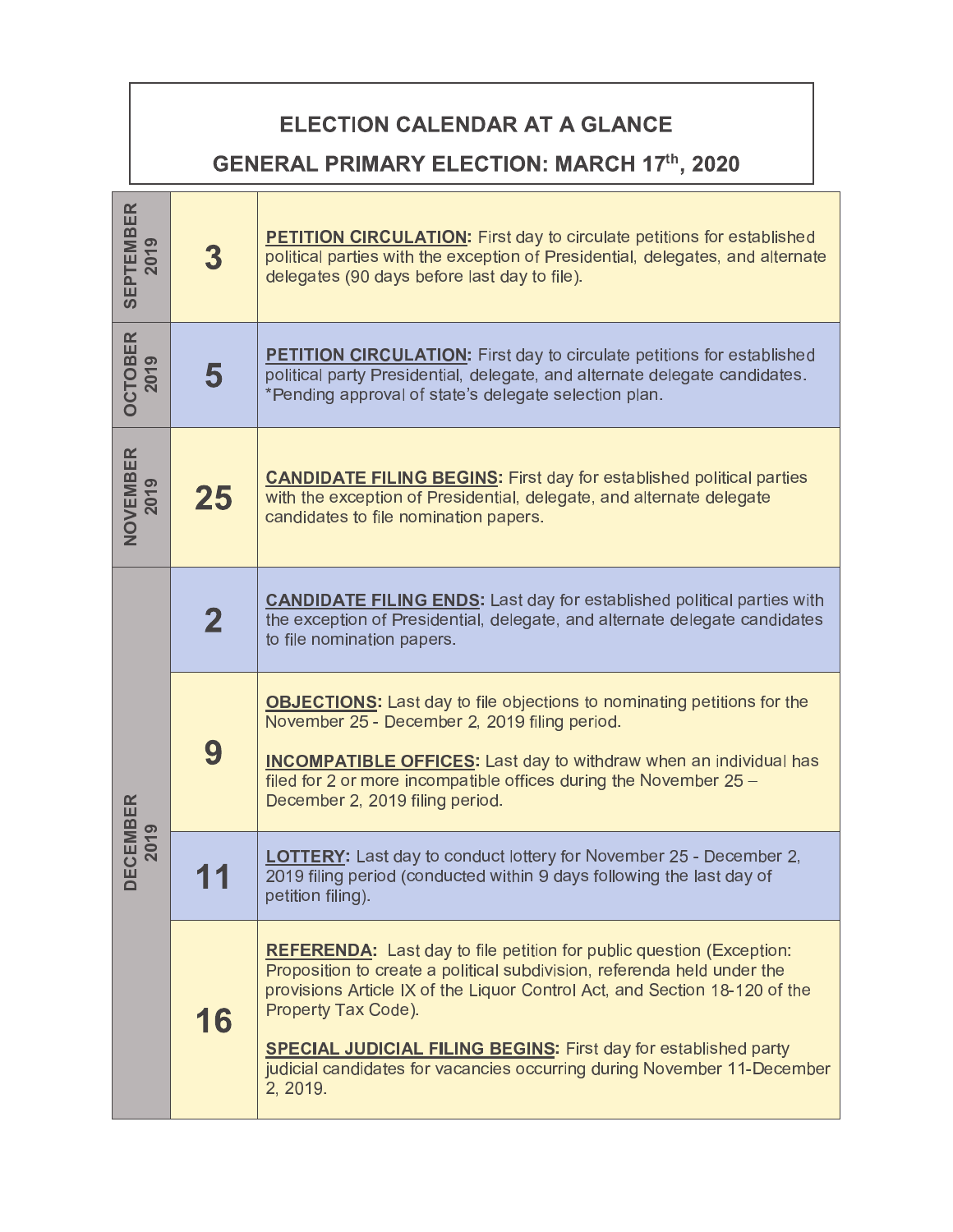| <b>DECEMBER</b><br>2019 | 18          | <b>VOTE BY MAIL-APPLICATION:</b> First day for any registered voter within<br>the boundaries of the U.S. to make application by mail or in person to the<br>Election Authority for an official ballot (90 days prior to primary).                                                                                                                                                                                                              |
|-------------------------|-------------|------------------------------------------------------------------------------------------------------------------------------------------------------------------------------------------------------------------------------------------------------------------------------------------------------------------------------------------------------------------------------------------------------------------------------------------------|
|                         | 23          | <b>SPECIAL JUDICIAL FILING ENDS:</b> Last day for established party judicial<br>candidates for vacancies occurring during November 11-December 2,<br>2019 filing period.                                                                                                                                                                                                                                                                       |
|                         | 30          | <b>REFERENDA RESOLUTIONS:</b> Last day to adopt a resolution or<br>ordinance for binding and advisory public questions.<br>Last day for county, municipal, school, township, and park boards to place<br>advisory referenda on the ballot by resolution.                                                                                                                                                                                       |
|                         | 31          | <b>SPECIAL JUDICIAL OBJECTIONS:</b> Last day to file objections to petitions<br>from the special judicial filing period (December 16-23).<br><b>SPECIAL JUDICIAL INCOMPATIBLE OFFICES:</b> Last day for judicial<br>candidates to withdraw when two or more incompatible petitions are filed<br>during either filing period.                                                                                                                   |
| <b>JANUAF</b><br>2020   | $\mathbf 2$ | <b>SPECIAL JUDICIAL LOTTERY:</b> Last day to conduct lottery for special<br>judicial filing period.<br>PRESIDENTIAL PREFERENCE, DELEGATE, AND ALTERNATE<br><b>DELEGATE FILING BEGINS:</b> First day for Democratic and Republican<br>Presidential Preference and delegate candidates to file original petitions<br>(must contain original sheets signed by voters and circulators) in the<br>principal office of the State Board of Elections. |
|                         | 3           | <b>PRESIDENTIAL PREFERENCE, DELEGATE, AND ALTERNATE</b><br><b>DELEGATE FILING ENDS: Last day for Democratic and Republican</b><br>Presidential Preference and delegate candidates to file original petitions<br>(must contain original sheets signed by voters and circulators) in the<br>principal office of the State Board of Elections.                                                                                                    |
|                         | 9           | <b>WITHDRAWAL OF CANDIDACY:</b> Last statutory day for established party<br>candidates to file withdrawal papers with the State Board of Elections.<br><b>BALLOT CERTIFICATION:</b> Certification of ballot by State Board of<br>Elections to Election Authority.                                                                                                                                                                              |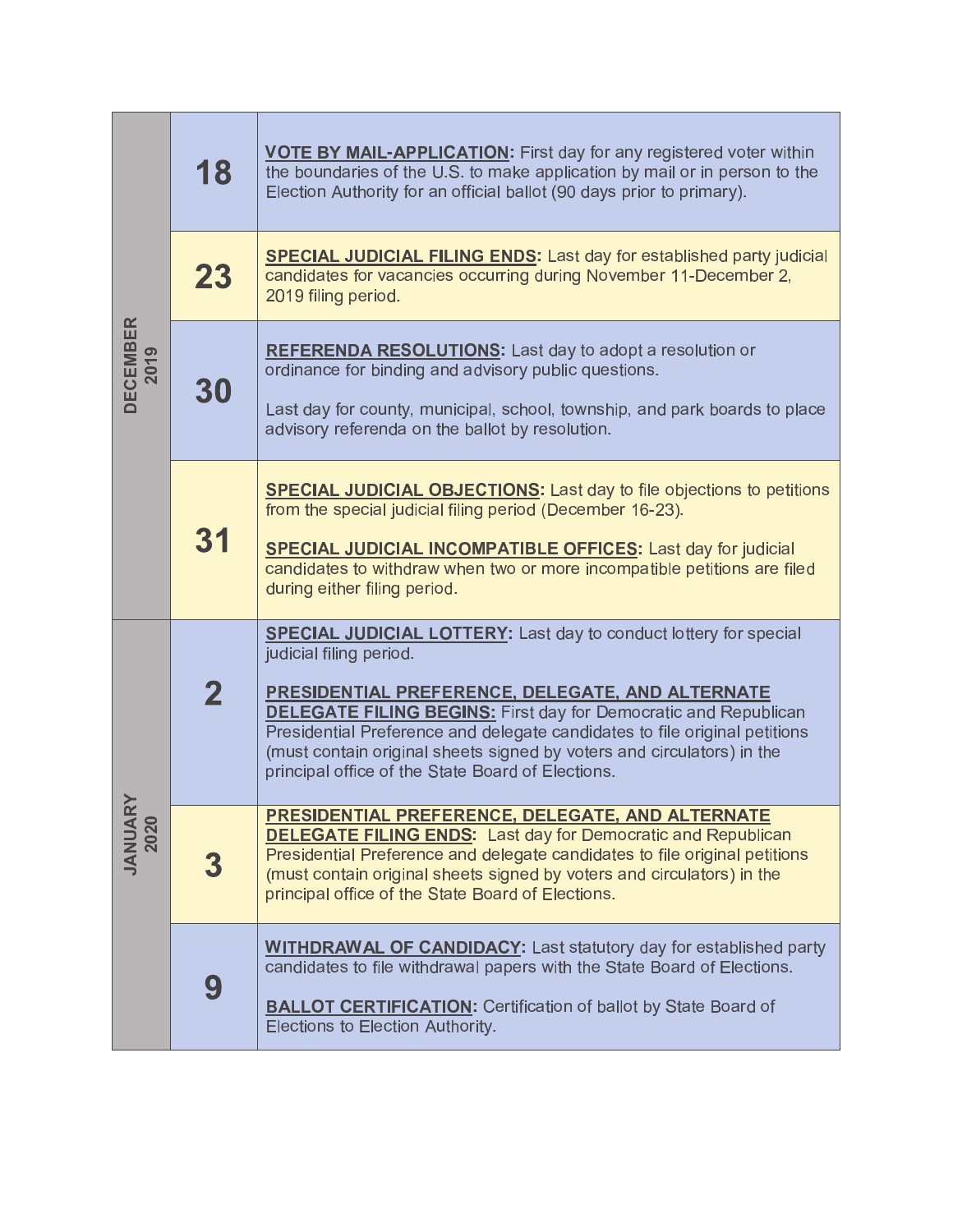| JANUARY<br>2020  | 10 | PRESIDENTIAL PREFERENCE AND DELEGATE/ALTERNATE<br><b>DELEGATE INCOMPATIBLE OFFICES:</b> Last day to withdraw for<br>Presidential Preference candidates who have filed for two or more<br>incompatible offices.<br><b>OBJECTIONS TO PRESIDENTIAL PREFERENCE AND</b><br><b>DELEGATE/ALTERNATE DELEGATE PETITIONS:</b> Last day to file<br>objections to petitions filed by Presidential Preference candidates. |
|------------------|----|--------------------------------------------------------------------------------------------------------------------------------------------------------------------------------------------------------------------------------------------------------------------------------------------------------------------------------------------------------------------------------------------------------------|
|                  | 13 | <b>BALLOT PLACEMENT LOTTERY:</b> Last day to conduct lottery for<br>Presidential Preference, delegate, and alternate delegate candidates.                                                                                                                                                                                                                                                                    |
|                  | 15 | <b>WITHDRAWAL OF CANDIDACY:</b> Last day for established party<br>candidates to withdraw in the office of the county clerk.<br><b>BALLOT CERTIFICATION:</b> Last day for the county clerk to certify to the<br>boards of election commissioners the names of all candidates in said<br>board's jurisdiction.                                                                                                 |
|                  | 16 | <b>WRITE-IN CANDIDATES:</b> Last day to file a Declaration of Intent to be a<br>write-in candidate.                                                                                                                                                                                                                                                                                                          |
|                  | 27 | <b>EARLY VOTING SCHEDULE:</b> Last day for election authority to provide<br>State Board of Elections with a list of all early voting sites and hours.                                                                                                                                                                                                                                                        |
|                  | 31 | VOTE BY MAIL-UOCAVA: Last day for the election authority to have<br>sufficient number of ballots available for mailing to persons in the U.S.<br>service or their spouses, as well as voting age dependents, citizens<br>temporarily residing outside the territorial limits of the U.S. and<br>nonresident civilians.                                                                                       |
| FEBRUARY<br>2020 | 6  | <b>VOTE BY MAIL:</b> First day for mailing or delivery of vote by mail ballot.<br><b>EARLY VOTING-OFFICE OF ELECTION AUTHORITY: First day for early</b><br>voting at the office of the election authority and temporary locations<br>designated by the election authority.                                                                                                                                   |
|                  | 18 | <b>CLOSE OF REGISTRATION:</b> Last day for registration or transfer of<br>registration within the offices of the election authority.                                                                                                                                                                                                                                                                         |